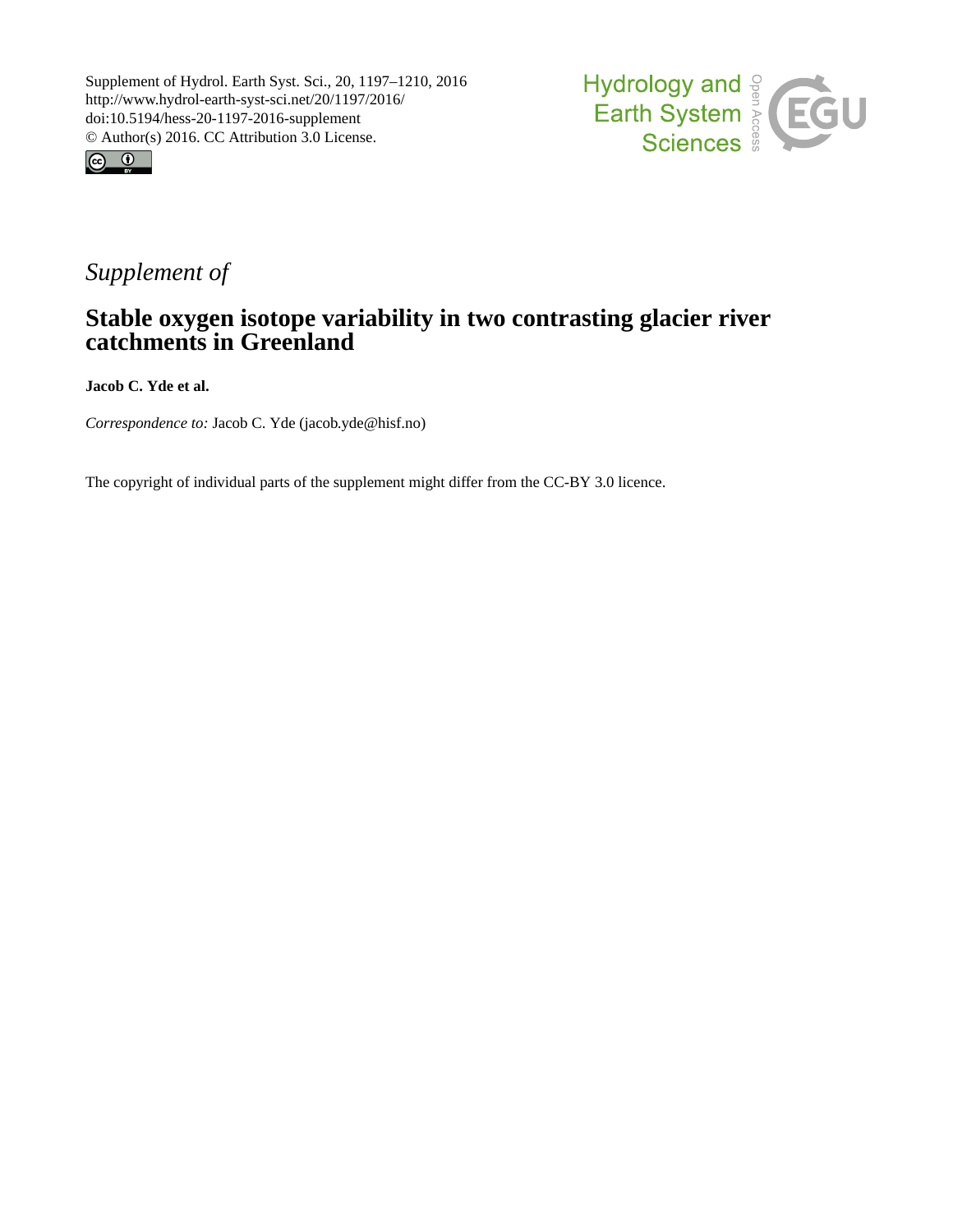## 1 **Supplement**

2

3 Table S1.  $\delta^{18}O$  values (‰) in water samples collected from 2003 to 2009 in Mittivakkat

4 Gletscher River, Southeast Greenland. Sampling time refers to Greenland summer time.

| <b>Sampling time</b>       | $\overline{\delta^{18}O}$ | <b>Sampling time</b>       | $\overline{\delta^{18}O}$ | <b>Sampling time</b>       | $\overline{\delta^{18}O}$ |
|----------------------------|---------------------------|----------------------------|---------------------------|----------------------------|---------------------------|
| 2003                       |                           | 2005                       |                           | 2006                       |                           |
| 11-08 10:40                | $-14.65$                  | 30-05 09:20                | $-15.16$                  | 11-08 09:00                | $-15.42$                  |
| 11-08 16:50                | $-14.34$                  | 30-05 16:35                | $-14.95$                  | 11-08 14:55                | $-14.81$                  |
| 13-08 09:45                | $-14.39$                  | 31-05 08:35                | $-15.01$                  | 12-08 15:25                | $-15.09$                  |
| 13-08 14:00                | $-14.30$                  | 31-05 16:55                | $-14.79$                  | 12-08 15:55                | $-15.04$                  |
|                            |                           | 01-06 09:30                | $-14.95$                  | 13-08 09:30                | $-15.27$                  |
| 2004                       |                           | 01-06 16:30                | $-14.72$                  | 13-08 16:00                | $-14.26$                  |
| 08-08 15:30                | $-14.61$                  | 02-06 09:10                | $-14.78$                  | 14-08 09:45                | $-15.11$                  |
| 08-08 16:00                | $-14.59$                  | 02-06 17:05                | $-14.71$                  | 15-08 14:45                | $-14.69$                  |
| 08-08 20:00                | $-14.55$                  | 03-06 09:05                | $-14.84$                  | 16-08 13:00                | $-14.49$                  |
| 09-08 00:00                | $-14.64$                  | 03-06 16:50                | $-14.78$                  | 16-08 13:50                | $-14.70$                  |
| 09-08 04:00                | $-14.70$                  | 04-06 09:10                | $-14.85$                  | 16-08 16:00                | $-14.46$                  |
| 09-08 08:00                | $-14.87$                  | 04-06 15:35                | $-14.80$                  |                            |                           |
| 09-08 10:00                | $-14.86$                  | 05-06 09:15                | $-14.83$                  | 2007                       |                           |
| 09-08 11:00                | $-14.91$                  | 05-06 16:30                | $-14.74$                  | 02-08 10:00                | $-15.11$                  |
| 09-08 12:00                | $-14.88$                  | 06-06 09:25                | $-14.82$                  | 02-08 17:00                | $-14.79$                  |
| 09-08 13:00                | $-14.74$                  | 06-06 16:25                | $-14.59$                  | 03-08 10:00                | $-15.00$                  |
| 09-08 14:00                | $-14.67$                  | 07-06 09:10                | $-14.73$                  | 03-08 17:00                | $-14.72$                  |
| 09-08 15:00                | $-14.65$                  | 07-06 16:20                | $-14.61$                  | 04-08 10:00                | $-14.95$                  |
| 09-08 16:00                | $-14.57$                  | 08-06 08:45                | $-14.76$                  | 04-08 17:00                | $-14.61$                  |
| 09-08 17:00                | $-14.62$                  | 08-06 16:35                | $-14.55$                  | 05-08 10:00                | $-14.89$                  |
| 09-08 18:00                | $-14.58$                  | 09-06 09:15                | $-14.74$                  | 05-08 17:00                | $-14.51$                  |
| 09-08 19:00                | $-14.52$                  | 09-06 16:15                | $-14.58$                  | 06-08 10:00                | $-14.79$                  |
| 09-08 20:00                | $-14.51$                  | 10-06 09:20                | $-14.64$                  | 06-08 17:00                | $-14.63$                  |
| 09-08 21:00                | $-14.56$                  | 10-06 12:20                | $-14.48$                  | 07-08 10:00                | $-14.68$                  |
| 09-08 22:00                | $-14.55$                  | 10-06 17:05                | $-14.38$                  | 07-08 17:00                | $-14.40$                  |
| 09-08 23:00                | $-14.60$                  | 11-06 09:30                | $-14.55$                  | 08-08 10:00                | $-14.68$                  |
| 10-08 00:00                | $-14.67$                  | 11-06 16:20                | $-14.35$                  | 08-08 17:00                | $-14.53$                  |
| 10-08 04:00                | $-14.71$                  | 12-06 10:00                | $-14.53$                  | 09-08 10:00                | $-14.73$                  |
| 10-08 08:00                | $-14.82$                  | 12-06 16:10                | $-14.41$                  | 09-08 17:00                | $-14.07$                  |
| 10-08 12:00                | $-14.79$                  | 23-07 00:00                | $-13.74$                  | 10-08 10:00                | $-14.62$                  |
| 10-08 16:00                | $-14.50$                  | 23-07 04:00                | $-13.82$                  |                            |                           |
| 10-08 20:00                | $-14.43$                  | 23-07 08:00                | $-13.92$                  | 2008                       |                           |
| 11-08 00:00                | $-14.59$                  | 23-07 12:00                | $-14.07$                  | 29-05 08:50                | $-17.13$                  |
| 11-08 04:00                | $-14.65$                  | 23-07 16:00                | $-14.04$                  | 29-05 15:45                | $-16.98$                  |
| 11-08 08:00                | $-14.65$                  | 23-07 20:00                | $-14.09$                  | 30-05 09:15                | $-15.92$                  |
| 11-08 12:00                | $-14.59$                  | 24-07 00:00                | $-14.01$                  | 30-05 16:30                | $-16.65$                  |
| 11-08 16:00                | $-14.55$<br>$-14.56$      | 24-07 04:00                | $-14.14$                  | 31-05 09:15                | $-17.01$                  |
| 11-08 20:00<br>12-08 00:00 | $-14.56$                  | 24-07 08:00<br>24-07 12:00 | $-14.12$                  | 31-05 16:00                | $-17.16$<br>$-17.35$      |
| 12-08 04:00                | $-14.47$                  | 24-07 16:00                | $-14.19$<br>$-14.15$      | 01-06 08:10<br>01-06 16:15 | $-16.98$                  |
| 12-08 08:00                | $-14.49$                  | 24-07 20:00                | $-14.10$                  | 02-06 09:00                | $-17.10$                  |
| 12-08 12:00                | $-14.43$                  | 25-07 00:00                | $-14.18$                  | 02-06 15:45                | $-17.00$                  |
| 12-08 16:00                | $-14.26$                  | 25-07 04:00                | $-14.22$                  | 03-06 08:30                | $-16.94$                  |
| 12-08 20:00                | $-14.30$                  | 25-07 08:00                | $-14.41$                  | 03-06 16:00                | $-16.92$                  |
| 13-08 00:00                | $-14.37$                  | 25-07 12:00                | $-14.25$                  | 04-06 08:45                | $-16.95$                  |
| 13-08 04:00                | $-14.47$                  | 25-07 16:00                | $-14.21$                  | 04-06 15:40                | $-17.06$                  |
| 13-08 08:00                | $-14.49$                  | 25-07 20:00                | $-14.11$                  | 05-06 08:45                | $-16.98$                  |
| 13-08 12:00                | $-14.60$                  | 26-07 00:00                | $-14.18$                  | 05-06 16:05                | $-16.92$                  |
| 13-08 16:00                | $-14.37$                  | 11-08 11:30                | $-14.47$                  | 06-06 08:50                | $-17.12$                  |
| 13-08 20:00                | $-14.19$                  | 11-08 15:00                | $-14.38$                  | 06-06 16:05                | $-17.17$                  |
| 14-08 00:00                | $-14.34$                  | 11-08 21:00                | $-14.25$                  | 07-06 08:50                | $-17.04$                  |
| 14-08 04:00                | $-14.27$                  | 12-08 00:00                | $-14.36$                  | 07-06 16:30                | $-16.96$                  |
| 14-08 08:00                | $-14.39$                  | 12-08 03:00                | $-14.34$                  | 08-06 08:35                | $-16.99$                  |
| 14-08 12:00                | $-14.38$                  | 12-08 09:00                | $-14.55$                  | 08-06 16:10                | $-16.99$                  |
| 14-08 17:10                | -14.39                    | 12-08 15:00                | $-14.30$                  | 09-06 08:45                | $-16.78$                  |
| 14-08 20:00                | $-14.42$                  | 12-08 21:00                | $-14.25$                  | 09-06 16:00                | $-16.69$                  |
| 15-08 00:00                | $-14.46$                  | 13-08 03:00                | $-14.33$                  | 10-06 08:40                | $-16.82$                  |
| 15-08 04:00                | $-14.52$                  | 13-08 09:00                | $-14.49$                  | 10-06 15:15                | $-16.75$                  |
| 15-08 08:00                | $-14.54$                  | 13-08 15:00                | $-14.13$                  | 11-06 08:45                | $-16.75$                  |
| 15-08 10:00                | $-14.57$                  | 13-08 21:00                | $-14.42$                  | 11-06 15:45                | $-16.57$                  |
| 15-08 12:00                | $-14.59$                  | 14-08 03:00                | $-14.55$                  | 10-08 08:00                | $-15.20$                  |
| 15-08 14:00                | $-14.56$                  | 14-08 09:00                | $-15.25$                  | 10-08 20:00                | $-14.82$                  |
| 15-08 16:00                | $-14.47$                  | 14-08 15:00                | $-16.43$                  | 11-08 08:00                | $-15.13$                  |
| 15-08 18:00                | $-14.48$                  | 14-08 21:00                | $-15.91$                  | 11-08 20:00                | $-14.75$                  |
| 15-08 20:00                | $-14.44$                  | 15-08 03:00                | $-15.44$                  | 12-08 08:00                | $-15.01$                  |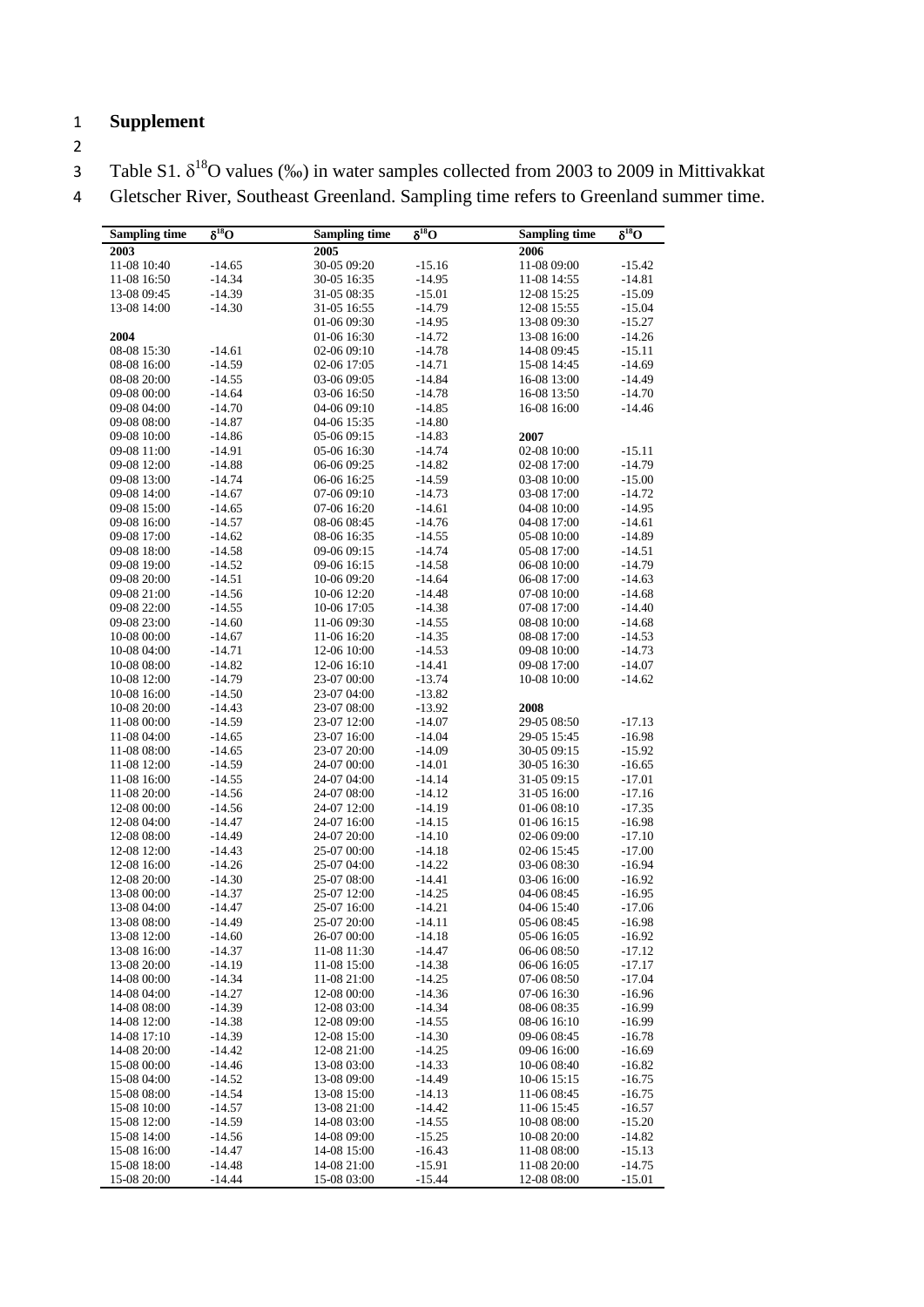| 15-08 22:00 | $-14.60$ | 15-08 09:00 | $-15.39$ | 12-08 20:00 | $-14.79$ |
|-------------|----------|-------------|----------|-------------|----------|
| 16-08 00:00 | $-14.42$ | 15-08 12:00 | $-15.26$ | 13-08 08:00 | $-15.01$ |
| 16-08 02:00 | $-14.57$ | 15-08 15:00 | $-15.03$ | 13-08 12:00 | $-14.88$ |
| 16-08 04:00 | $-14.59$ | 15-08 18:00 | $-15.01$ | 13-08 16:00 | $-14.78$ |
| 16-08 06:00 | $-14.68$ | 15-08 21:00 | $-14.85$ | 13-08 20:00 | $-14.50$ |
| 16-08 08:00 | $-14.79$ | 16-08 03:00 | $-14.89$ | 14-08 08:00 | $-14.85$ |
| 16-08 10:00 | $-14.87$ | 16-08 09:00 | $-14.94$ | 14-08 20:00 | $-14.47$ |
| 16-08 12:00 | $-14.70$ | 16-08 15:00 | $-14.75$ | 15-08 08:00 | $-14.84$ |
| 16-08 14:00 | $-14.66$ | 16-08 18:00 | $-14.64$ | 15-08 20:00 | $-14.60$ |
| 16-08 16:00 | $-14.57$ | 16-08 21:00 | $-14.62$ | 16-08 08:00 | $-14.97$ |
| 16-08 18:00 | $-14.48$ | 17-08 03:00 | $-14.69$ |             |          |
| 16-08 20:00 | $-14.49$ | 17-08 09:00 | $-14.78$ | 2009        |          |
| 16-08 22:00 | $-14.42$ | 17-08 12:00 | $-14.86$ | 08-08 08:00 | $-15.13$ |
| 17-08 00:00 | $-14.38$ | 17-08 15:00 | $-14.69$ | 08-08 20:00 | $-14.73$ |
| 17-08 04:00 | $-14.43$ | 17-08 18:00 | $-14.51$ | 09-08 08:00 | $-14.97$ |
| 17-08 08:00 | $-14.61$ | 17-08 21:00 | $-14.49$ | 09-08 20:00 | $-14.79$ |
| 17-08 12:00 | $-14.72$ | 18-08 03:00 | $-14.63$ | 10-08 08:00 | $-15.04$ |
| 17-08 16:00 | $-14.52$ | 18-08 09:00 | $-14.54$ | 10-08 20:00 | $-14.56$ |
| 17-08 20:00 | $-14.42$ | 18-08 15:00 | $-14.70$ | 11-08 08:00 | $-15.02$ |
| 18-08 00:00 | $-14.41$ | 18-08 18:00 | $-14.29$ | 11-08 20:00 | $-14.71$ |
| 18-08 04:00 | $-14.48$ | 18-08 21:00 | $-14.35$ | 12-08 08:00 | $-15.03$ |
| 18-08 08:00 | $-14.57$ | 19-08 03:00 | $-14.37$ | 12-08 20:00 | $-14.83$ |
| 18-08 12:00 | $-14.64$ | 19-08 09:00 | $-14.51$ | 13-08 08:00 | $-15.00$ |
| 18-08 16:00 | $-14.53$ | 19-08 12:00 | $-14.47$ | 13-08 20:00 | $-14.92$ |
| 18-08 20:00 | $-14.46$ | 19-08 15:00 | $-14.63$ | 14-08 08:00 | $-15.02$ |
| 19-08 00:00 | $-14.46$ | 19-08 18:00 | $-15.22$ | 14-08 20:00 | $-14.66$ |
| 19-08 04:00 | $-14.45$ | 19-08 21:00 | $-15.00$ | 15-08 08:00 | $-15.00$ |
| 19-08 08:00 | $-14.57$ |             |          | 15-08 20:00 | $-14.74$ |
| 19-08 12:00 | $-14.57$ |             |          | 16-08 08:00 | $-14.84$ |
| 19-08 16:00 | $-14.56$ |             |          |             |          |
| 19-08 20:00 | $-14.55$ |             |          |             |          |
| 20-08 00:00 | $-14.57$ |             |          |             |          |
| 20-08 04:00 | $-14.56$ |             |          |             |          |
| 20-08 08:00 | $-14.51$ |             |          |             |          |
| 20-08 12:00 | $-14.66$ |             |          |             |          |
| 20-08 16:00 | $-14.60$ |             |          |             |          |
| 20-08 20:00 | $-14.48$ |             |          |             |          |
| 21-08 00:00 | $-14.40$ |             |          |             |          |
| 21-08 04:00 | $-14.48$ |             |          |             |          |
| 21-08 08:00 | $-14.46$ |             |          |             |          |
| 21-08 12:00 | $-14.63$ |             |          |             |          |
| 21-08 16:00 | $-14.53$ |             |          |             |          |
| 21-08 20:00 | $-14.72$ |             |          |             |          |
| 22-08 00:00 | $-14.48$ |             |          |             |          |

5

| Table S2. $\delta^{18}$ O values (‰) in water samples collected from 2000 to 2005 in Kuannersuit |  |  |  |  |
|--------------------------------------------------------------------------------------------------|--|--|--|--|
|                                                                                                  |  |  |  |  |

7 Glacier River, West Greenland. Sampling time refers to Greenland summer time.

| <b>Sampling time</b> | $\delta^{18}O$ | <b>Sampling time</b> | $\delta^{18}O$ | <b>Sampling time</b> | $\delta^{18}O$ |
|----------------------|----------------|----------------------|----------------|----------------------|----------------|
| 2000                 |                | 2001                 |                | 2002                 |                |
| 24-07 17:00          | $-19.47$       | 14-07 09:10          | $-19.33$       | 14-07 09:30          | $-19.36$       |
| 26-07 09:00          | $-19.86$       | 14-07 12:10          | $-19.14$       | 14-07 10:30          | $-19.31$       |
| 26-07 10:00          | $-19.81$       | 14-07 17:30          | $-19.17$       | 14-07 11:30          | $-19.30$       |
| 26-07 11:00          | $-19.80$       | 15-07 00:00          | $-19.20$       | 14-07 12:30          | $-19.20$       |
| 26-07 12:00          | $-19.83$       | 15-07 07:30          | $-19.21$       | 14-07 13:30          | $-19.17$       |
| 26-07 13:00          | $-19.77$       | 15-07 10:45          | $-19.24$       | 14-07 14:30          | $-19.39$       |
| 26-07 15:00          | $-19.90$       | 15-07 14:45          | $-19.39$       | 14-07 15:30          | $-19.25$       |
| 26-07 16:00          | $-19.70$       | 15-07 18:45          | $-19.37$       | 14-07 16:30          | $-19.17$       |
| 26-07 17:00          | $-19.94$       | 15-07 23:00          | $-19.15$       | 14-07 17:30          | $-18.90$       |
| 26-07 18:00          | $-19.78$       | 16-07 03:00          | $-19.17$       | 14-07 18:30          | $-18.93$       |
| 26-07 19:00          | $-19.73$       | 16-07 07:10          | $-19.20$       | 14-07 19:30          | $-18.97$       |
| 26-07 20:00          | $-19.82$       | 16-07 10:30          | $-19.44$       | 14-07 20:30          | $-18.76$       |
| 26-07 21:00          | $-19.83$       | 16-07 13:30          | $-19.29$       | 14-07 21:30          | $-18.80$       |
| 26-07 22:00          | $-19.97$       | 16-07 16:30          | $-19.38$       | 14-07 22:30          | $-18.75$       |
| 26-07 23:00          | $-19.69$       | 16-07 20:00          | $-19.35$       | 14-07 23:30          | $-18.78$       |
| 27-07 00:00          | $-19.91$       | 16-07 23:30          | $-19.35$       | 15-07 00:30          | $-18.75$       |
| 27-07 03:00          | $-19.76$       | 17-07 03:00          | $-19.35$       | 15-07 01:30          | $-18.75$       |
| 27-07 06:00          | $-19.83$       | 17-07 08:00          | $-19.23$       | 15-07 03:00          | $-18.83$       |
| 27-07 07:00          | $-19.77$       | 17-07 11:30          | $-19.32$       | 15-07 04:15          | $-18.85$       |
| 27-07 08:00          | $-19.82$       | 17-07 13:00          | $-19.31$       | 15-07 08:20          | $-19.05$       |
| 27-07 09:00          | $-19.83$       | 17-07 18:45          | $-19.24$       | 15-07 09:00          | $-19.04$       |
|                      |                | 17-07 22:30          | $-19.17$       |                      |                |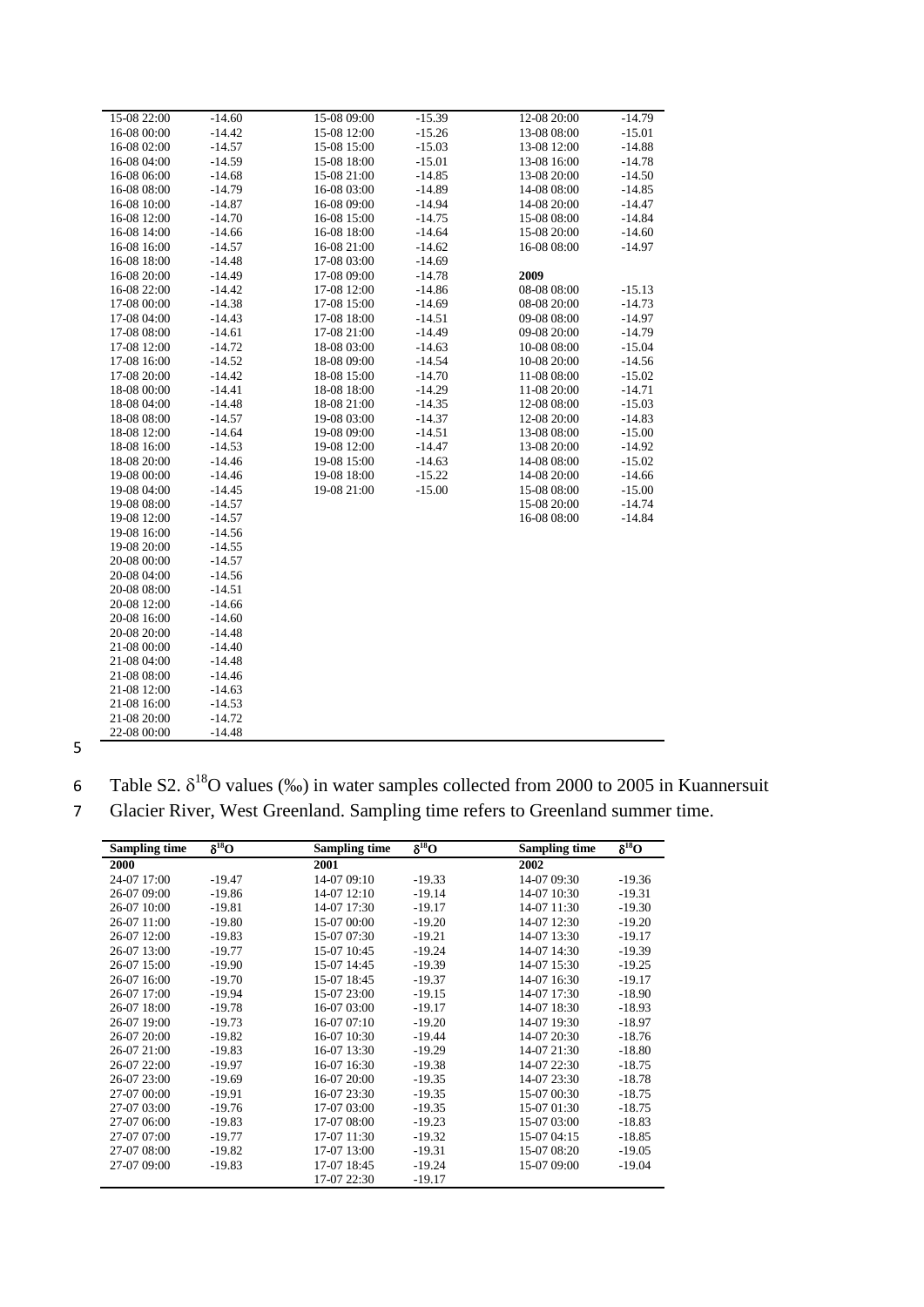| 18-07 10:00                | $-19.26$             | 2003                       |                      |
|----------------------------|----------------------|----------------------------|----------------------|
| 18-07 13:15                | $-19.20$             | 18-07 20:00                | -19.95               |
| 18-07 16:10                | $-19.33$             | 18-07 23:00                | $-19.94$             |
| 18-07 18:50                | $-19.37$             | 19-07 09:20                | $-20.00$             |
| 18-07 23:00<br>19-07 02:00 | $-19.32$<br>$-19.36$ | 23-07 09:00<br>23-07 16:45 | $-19.66$<br>$-19.60$ |
| 19-07 07:00                | $-19.35$             | 25-07 08:00                | $-20.06$             |
| 19-07 10:00                | $-19.19$             | 25-07 09:00                | $-20.03$             |
| 19-07 12:30                | $-19.42$             | 25-07 10:00                | $-20.68$             |
| 19-07 14:20                | $-19.36$             | 25-07 11:00                | $-19.89$             |
| 19-07 17:15                | $-19.41$             | 25-07 12:00                | $-21.88$             |
| 19-07 19:50                | $-19.21$             | 25-07 13:00                | $-20.54$             |
| 19-07 22:35                | $-19.28$             | 25-07 14:00                | $-19.96$             |
| 20-07 02:35                | $-19.22$             | 25-07 15:00                | $-19.88$             |
| 20-07 07:15<br>20-07 10:05 | $-19.27$<br>-19.11   | 25-07 16:00<br>25-07 17:00 | $-21.17$<br>$-21.32$ |
| 20-07 13:05                | $-19.25$             | 25-07 18:00                | $-21.00$             |
| 20-07 16:10                | $-19.33$             | 25-07 19:00                | $-20.34$             |
| 20-07 19:05                | $-19.26$             | 25-07 20:00                | $-19.42$             |
| 20-07 22:05                | $-19.21$             | 25-07 21:00                | $-19.03$             |
| 21-07 00:30                | $-19.30$             | 25-07 22:00                | $-20.18$             |
| 21-07 02:50                | $-19.32$             | 25-07 23:00                | $-19.77$             |
| 21-07 07:20                | $-19.35$             | 26-07 00:00                | $-19.74$             |
| 21-07 10:45                | $-19.35$             | 26-07 01:00                | $-20.95$             |
| 21-07 13:45                | $-19.40$             | 26-07 03:00<br>26-07 03:45 | $-20.56$             |
| 21-07 16:45<br>21-07 20:30 | $-19.39$<br>$-19.47$ | 26-07 06:15                | $-20.93$<br>$-21.19$ |
| 22-07 00:00                | $-17.82$             | 26-07 08:00                | $-20.48$             |
| 22-07 07:15                | $-19.39$             |                            |                      |
| 22-07 10:00                | $-18.97$             | 2005                       |                      |
| 22-07 13:10                | $-19.36$             | 19-07 15:00                | $-19.32$             |
| 22-07 15:50                | $-19.30$             | 24-07 11:30                | $-19.51$             |
| 22-07 19:10                | $-19.11$             |                            |                      |
| 22-07 22:05                | $-19.20$             |                            |                      |
| 23-07 00:40                | $-19.26$             |                            |                      |
| 23-07 04:00<br>23-07 07:00 | $-19.16$<br>$-19.35$ |                            |                      |
| 23-07 10:00                | $-19.37$             |                            |                      |
| 23-07 13:05                | $-19.26$             |                            |                      |
| 23-07 16:15                | $-19.28$             |                            |                      |
| 23-07 19:15                | $-19.26$             |                            |                      |
| 23-07 22:00                | $-19.19$             |                            |                      |
| 24-07 00:25                | $-19.36$             |                            |                      |
| 24-07 03:55                | $-19.30$             |                            |                      |
| 24-07 07:10                | $-19.25$<br>$-19.29$ |                            |                      |
| 24-07 10:10<br>24-07 13:10 | $-19.31$             |                            |                      |
| 24-07 15:25                | $-19.27$             |                            |                      |
| 24-07 18:25                | $-19.18$             |                            |                      |
| 25-07 13:40                | $-19.19$             |                            |                      |
| 25-07 20:45                | $-19.22$             |                            |                      |
| 25-07 22:00                | $-19.21$             |                            |                      |
| 26-07 08:10                | $-19.41$             |                            |                      |
| 26-07 13:00                | $-19.20$             |                            |                      |
| 26-07 17:00                | $-19.24$             |                            |                      |
| 26-07 21:00<br>27-07 09:30 | $-19.23$<br>$-19.30$ |                            |                      |
| 27-07 12:15                | $-19.20$             |                            |                      |
| 27-07 14:55                | $-19.27$             |                            |                      |
| 27-07 17:05                | $-19.39$             |                            |                      |
| 27-07 19:10                | $-19.20$             |                            |                      |
| 27-07 19:55                | $-19.27$             |                            |                      |
| 27-07 23:00                | $-19.33$             |                            |                      |
| 28-07 09:10                | $-19.55$             |                            |                      |
| 28-07 19:30                | $-19.19$             |                            |                      |
| 29-07 09:25<br>29-07 13:00 | $-19.33$<br>$-19.15$ |                            |                      |
| 29-07 17:00                | $-19.29$             |                            |                      |
| 29-07 17:30                | $-19.27$             |                            |                      |
| 29-07 18:00                | $-19.29$             |                            |                      |
| 29-07 18:30                | $-19.21$             |                            |                      |
| 29-07 19:00                | $-18.91$             |                            |                      |
| 29-07 19:30                | $-19.03$             |                            |                      |
| 29-07 20:00                | $-19.18$             |                            |                      |
| 29-07 20:30                | $-19.23$             |                            |                      |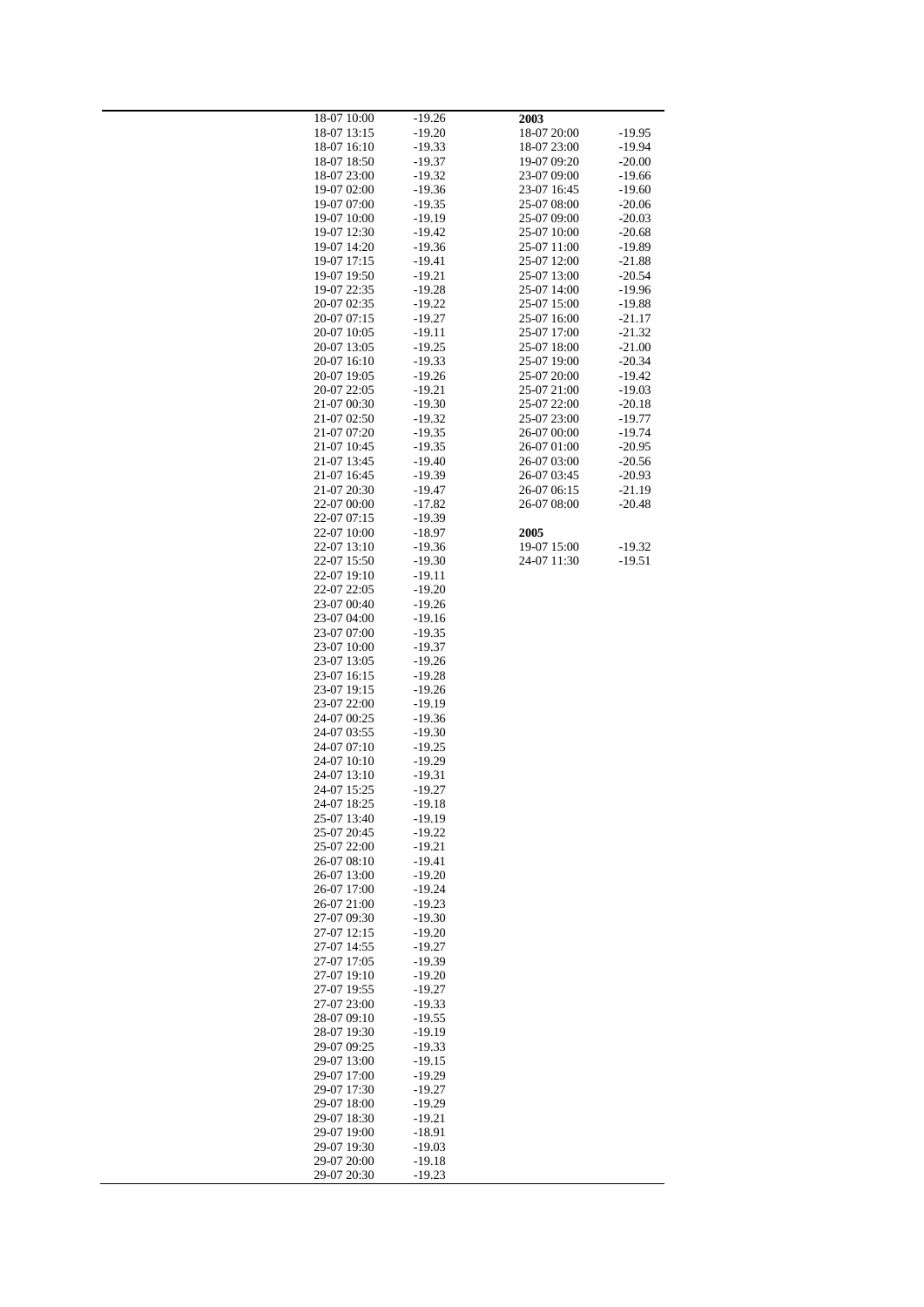| 29-07 21:00  | $-19.05$ |  |
|--------------|----------|--|
| 29-07 21:30  | $-19.21$ |  |
| 29-07 22:00  | $-19.21$ |  |
| 29-07 22:30  | $-19.13$ |  |
| 29-07 23:00  | $-19.08$ |  |
| 30-07 00:00  | $-19.12$ |  |
| 30-07 04:00  | $-19.22$ |  |
| $30-0721:15$ | $-19.16$ |  |
| 31-07 06:00  | $-19.30$ |  |
| 31-07 08:00  | $-19.27$ |  |
| 31-07 10:00  | $-19.24$ |  |
| 31-07 12:00  | $-19.48$ |  |
|              |          |  |

9

- 10 Table S3.  $\delta^{18}$ O values (‰) in water samples collected almost simultaneously (within three
- 11 minutes) as multi-sample tests in 2004 in Mittivakkat Gletscher River, Southeast Greenland.
- 12 Sampling time refers to Greenland summer time.

| <b>Sampling time</b> | $\delta^{18}O$ | <b>Sampling time</b> | $\delta^{18}O$ | <b>Sampling time</b> | $\delta^{18}O$ |
|----------------------|----------------|----------------------|----------------|----------------------|----------------|
| 09-08 14:00          | $-14.68$       | 15-08 14:00          | $-14.54$       | 21-08 14:00          | $-14.64$       |
|                      | $-14.66$       |                      | $-14.56$       |                      | $-14.65$       |
|                      | $-14.76$       |                      | $-14.66$       |                      | $-14.54$       |
|                      | $-14.64$       |                      | $-14.55$       |                      | $-14.59$       |
|                      | $-14.87$       |                      | $-14.64$       |                      | $-14.56$       |
|                      | $-14.62$       |                      |                |                      | $-14.59$       |
|                      | $-14.75$       |                      |                |                      | $-14.61$       |
|                      | $-14.64$       |                      |                |                      | $-14.53$       |
|                      | $-14.61$       |                      |                |                      | $-14.58$       |
|                      | $-14.75$       |                      |                |                      | $-14.62$       |
|                      | $-14.76$       |                      |                |                      |                |
|                      | $-14.70$       |                      |                |                      |                |
|                      | $-14.71$       |                      |                |                      |                |
|                      | $-14.74$       |                      |                |                      |                |
|                      | $-14.81$       |                      |                |                      |                |
|                      | $-14.74$       |                      |                |                      |                |
|                      | $-14.69$       |                      |                |                      |                |
|                      | $-14.73$       |                      |                |                      |                |
|                      | $-14.70$       |                      |                |                      |                |
|                      | $-14.61$       |                      |                |                      |                |
|                      | $-14.66$       |                      |                |                      |                |
|                      | $-14.99$       |                      |                |                      |                |
|                      | $-14.71$       |                      |                |                      |                |
|                      | $-14.71$       |                      |                |                      |                |
|                      | $-14.69$       |                      |                |                      |                |

13 14

- 15 Table S4.  $\delta^{18}O$  values (‰) in water samples collected almost simultaneously (within three
- 16 minutes) as multi-sample tests from 2001 to 2003 in Kuannersuit Glacier River, West
- 17 Greenland. Sampling time refers to Greenland summer time.

| <b>Sampling time</b> | $\delta^{18}O$ | <b>Sampling time</b> | $\delta^{18}O$ | <b>Sampling time</b> | $\delta^{18}O$ |
|----------------------|----------------|----------------------|----------------|----------------------|----------------|
| 2001                 |                | 2002                 |                | 2003                 |                |
| 26-07 13:25          | $-19.30$       | 10-07 15:00          | $-19.33$       | 25-07 13:30          | $-19.91$       |
|                      | $-19.27$       |                      | $-18.95$       |                      | $-18.82$       |
|                      | $-19.24$       |                      | $-19.34$       |                      | $-19.94$       |
|                      | $-19.48$       |                      | $-19.21$       |                      | $-19.69$       |
|                      | $-19.03$       |                      | $-18.96$       |                      | $-19.22$       |
|                      |                |                      | $-19.18$       |                      | $-18.42$       |
|                      |                |                      | $-19.28$       |                      | $-19.83$       |
|                      |                |                      | $-19.32$       |                      | $-19.96$       |
|                      |                |                      | $-19.35$       |                      | $-19.72$       |
|                      |                |                      | $-19.35$       |                      | $-19.93$       |
|                      |                |                      | $-19.20$       |                      | $-19.41$       |
|                      |                |                      | $-19.29$       |                      | $-20.05$       |
|                      |                |                      | $-19.26$       |                      | $-19.88$       |